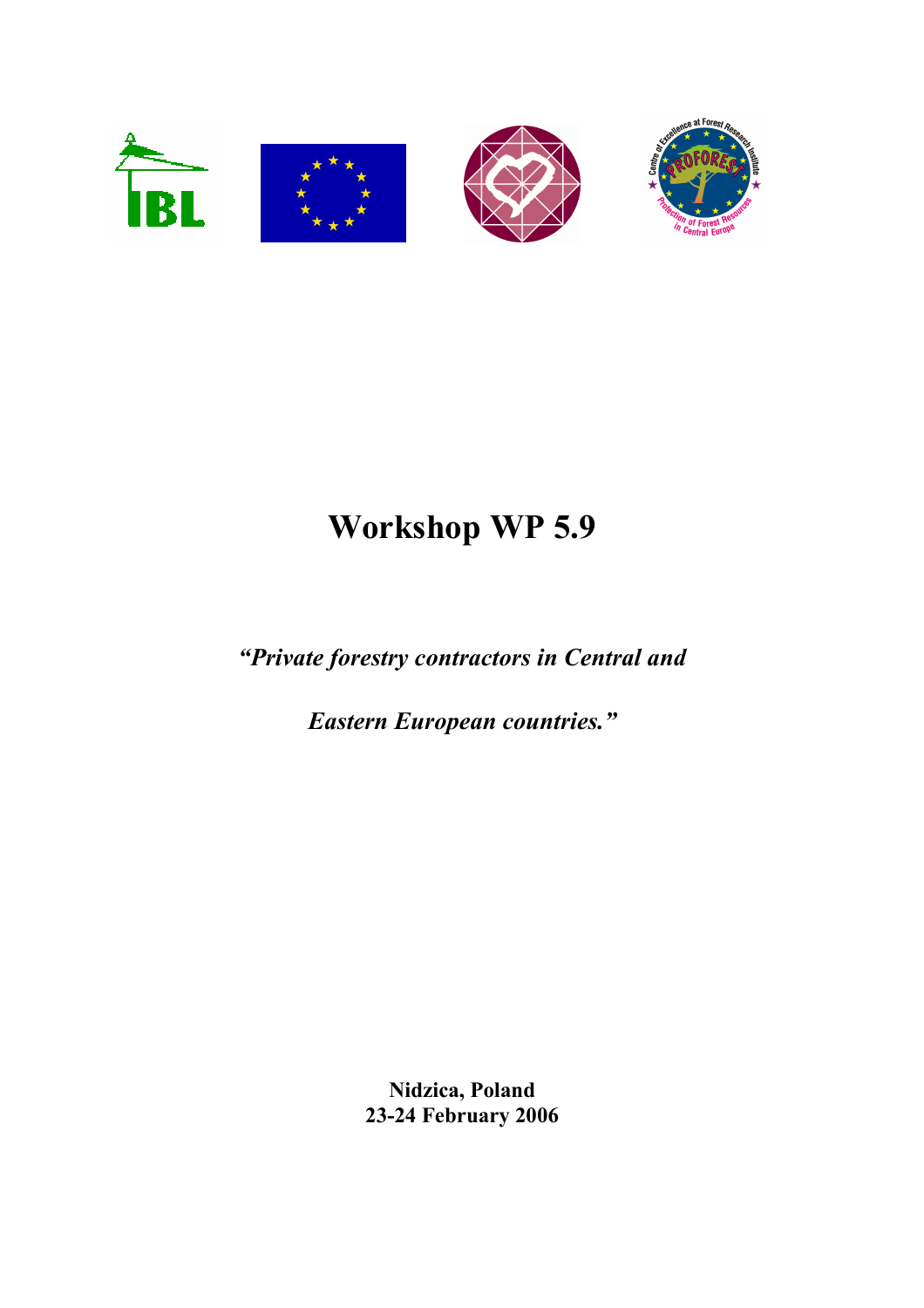## Organisers:

Centre of Excellence PROFOREST at the Forest Research Institute, Warsaw, Poland in co-operation with the State Forests and Association of Forestry Entrepreneurs

Title PRIVATE FORESTRY CONTRACTORS IN CENTRAL AND EASTERN EUROPEAN COUNTRIES

Time 23-24 February 2006

Location Nidzica, Poland

## Background

Forest sector transformations in Central and Eastern European countries in transition commonly aim at improvement of economic efficiency. In this context development of private forest service entrepreneurship has in many of these countries played an important role. Private forest service entrepreneurs can benefit from exchanging experience, skill-sharing and co-operation both at national and international level.

This Workshop is being organized in the framework of the Centre of Excellence 'PROFOREST'.

## **Objective**

To discuss and exchange experience in the development and operation of private forest service entrepreneurship

#### Issues

- Current state of private forest service sector (number and size of enterprises, technologies and equipment, range of services, economic condition, legal basis etc.).
- Forest entrepreneur's profile of "why I undertook this activity..?".
- The role of associations of forest entrepreneurs.
- Barriers to development private forest service enterprises.
- Government measures supporting development of private forest service entrepreneurship and assistance from non-governmental organizations.
- The future of private forestry contractors.